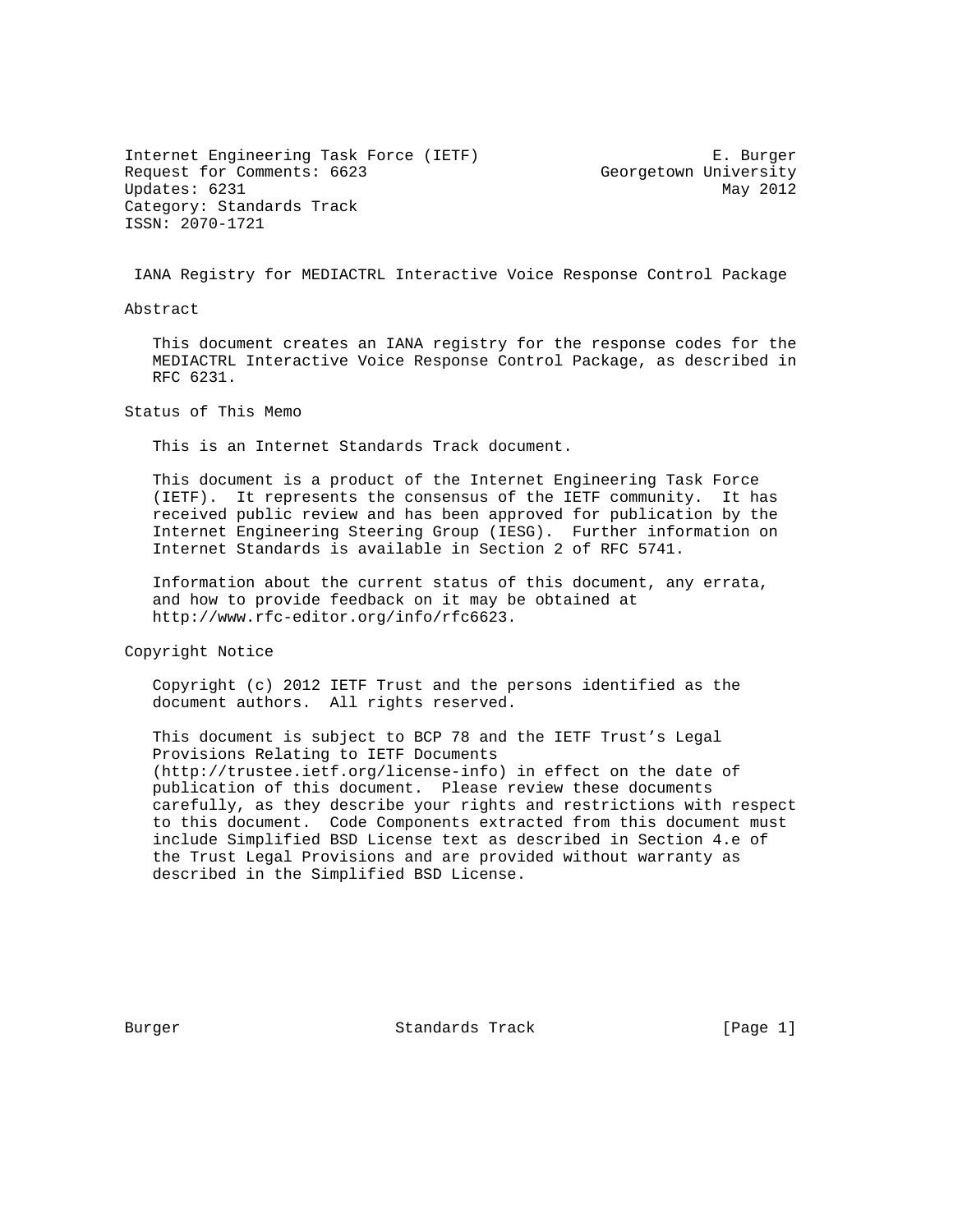Table of Contents

1. Introduction

 This document creates an IANA registry for the response codes for the MEDIACTRL Interactive Voice Response Control Package [RFC6231].

2. Security Considerations

 There are no security considerations, other than those described in the MEDIACTRL Interactive Voice Response Control Package [RFC6231].

3. IANA Considerations

 IANA has created the "MEDIACTRL Interactive Voice Response Control Package Status Codes" registry per this document. New status codes are assigned using the Standards Action process defined in RFC 5226 [RFC5226].

| Code | Summary                       | Description                                                                                                                                           | Reference |
|------|-------------------------------|-------------------------------------------------------------------------------------------------------------------------------------------------------|-----------|
| 200  | OK.                           | Request has<br>succeeded.                                                                                                                             | RFC6231   |
| 400  | Syntax error                  | Request is<br>syntactically<br>invalid: it is not<br>valid with respect to<br>the XML schema or it<br>violates a<br>co-occurrence<br>constraint for a | RFC6231   |
| 405  | dialogid<br>already<br>exists | request element.<br>Request uses a<br>dialogid identifier<br>for a new dialog that<br>is already used by<br>another dialog on the<br>MS.              | RFC6231   |

Burger Standards Track [Page 2]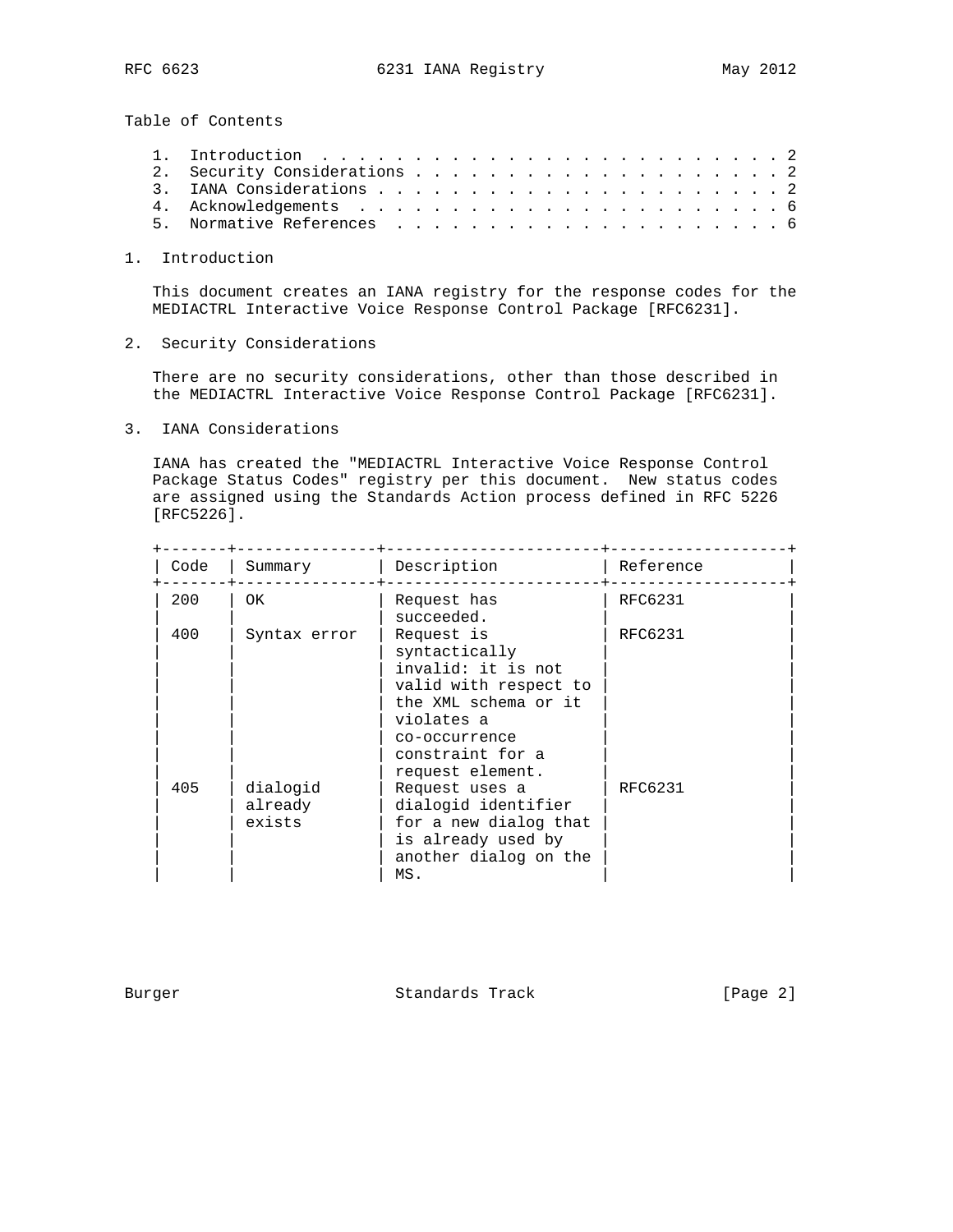| 406 | dialogid does<br>not exist              | Request uses a<br>dialogid identifier<br>for a dialog that<br>does not exist on the<br>MS.                                                                                                         | RFC6231        |
|-----|-----------------------------------------|----------------------------------------------------------------------------------------------------------------------------------------------------------------------------------------------------|----------------|
| 407 | connectionid<br>does not<br>exist       | Request uses a<br>connectionid<br>identifier for a<br>connection that does<br>not exist on the MS.                                                                                                 | <b>RFC6231</b> |
| 408 | conferenceid<br>does not<br>exist       | Request uses a<br>conferenceid<br>identifier for a<br>conference that does<br>not exist on the MS.                                                                                                 | <b>RFC6231</b> |
| 409 | Resource<br>cannot be<br>retrieved      | Request uses a URI to<br>reference an external<br>resource (e.g.,<br>dialog, media or<br>grammar) that cannot<br>be retrieved within<br>the timeout interval.                                      | RFC6231        |
| 410 | Dialog<br>execution<br>canceled         | Request to prepare or<br>start a dialog that<br>has been terminated<br>by a<br><dialogterminate>.</dialogterminate>                                                                                | RFC6231        |
| 411 | Incompatible<br>stream<br>configuration | Request specifies a<br>media stream<br>configuration that is<br>in conflict with<br>itself, or the<br>connection or<br>conference<br>capabilities.                                                 | RFC6231        |
| 412 | Media stream<br>not available           | Request specifies an<br>operation for which a<br>media stream is not<br>available; for<br>example, playing a<br>video media resource<br>on a connection or<br>conference without<br>video streams. | <b>RFC6231</b> |
| 413 | Control keys<br>with same<br>value      | The request contains<br>a <control> element<br/>where some keys have<br/>the same value.</control>                                                                                                 | <b>RFC6231</b> |

Burger Standards Track [Page 3]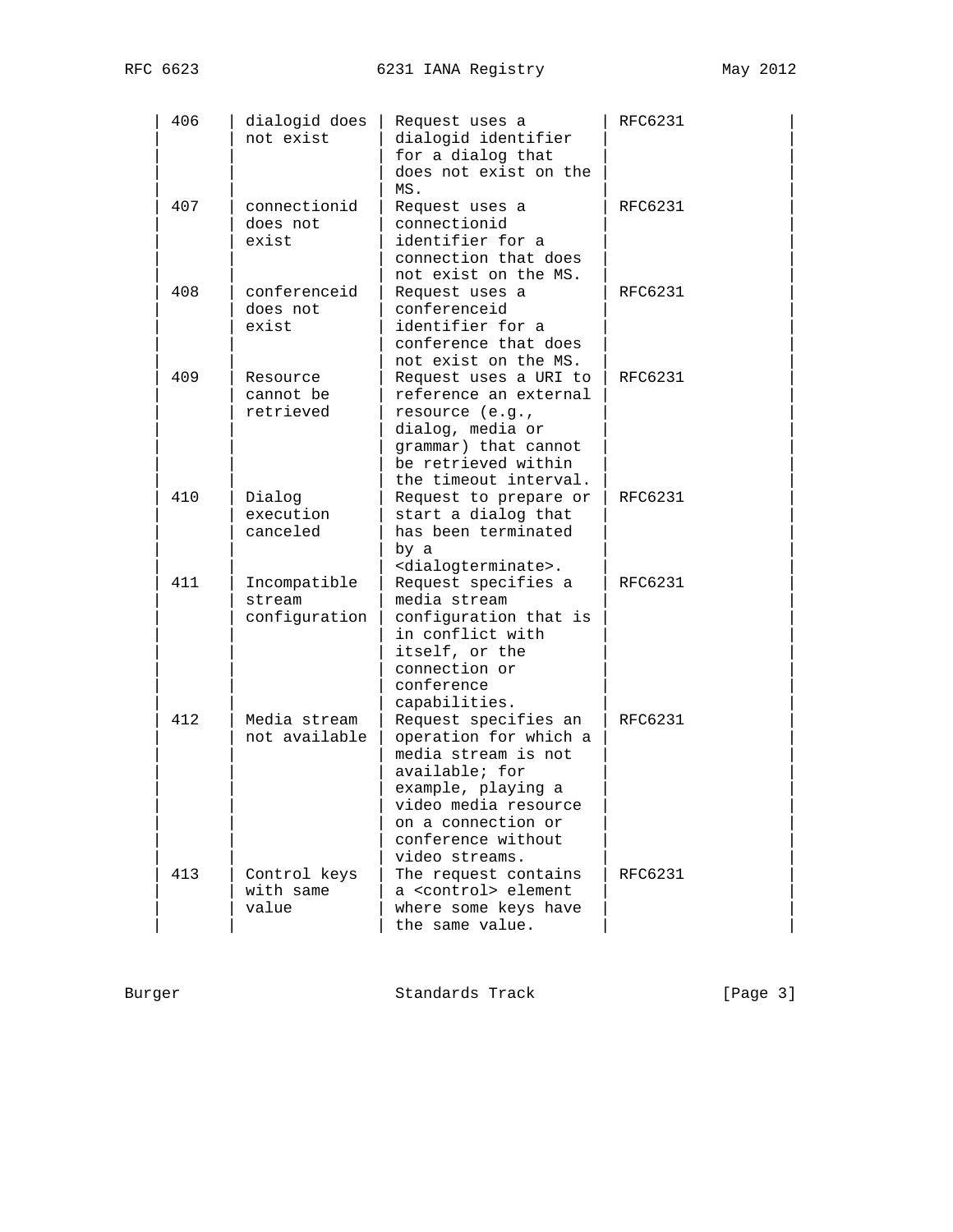| 419 | Other<br>execution                           | Requested operation<br>cannot be executed by<br>the MS.                                                                          | <b>RFC6231</b> |
|-----|----------------------------------------------|----------------------------------------------------------------------------------------------------------------------------------|----------------|
| 420 | error<br>Unsupported<br>URI scheme           | Request specifies a<br>URI whose scheme is<br>not supported by the<br>MS.                                                        | <b>RFC6231</b> |
| 421 | Unsupported<br>dialog<br>language            | Request references an<br>external dialog<br>language not<br>supported by the MS.                                                 | <b>RFC6231</b> |
| 422 | Unsupported<br>playback<br>format            | Request references a<br>media resource for<br>playback whose format<br>is not supported by<br>the MS.                            | <b>RFC6231</b> |
| 423 | Unsupported<br>record format                 | Request references a<br>media resource for<br>recording whose<br>format is not<br>supported by the MS.                           | RFC6231        |
| 424 | Unsupported<br>qrammar<br>format             | Request references a<br>grammar whose format<br>is not supported by<br>the MS.                                                   | <b>RFC6231</b> |
| 425 | Unsupported<br>variable<br>configuration     | Request contains a<br>prompt <variable><br/>element not supported<br/>by the MS.</variable>                                      | RFC6231        |
| 426 | Unsupported<br><b>DTMF</b><br>configuration  | Request contains a<br>prompt <dtmf> element<br/>not supported by the<br/>MS.</dtmf>                                              | RFC6231        |
| 427 | Unsupported<br>parameter                     | Request contains a<br><param/> element not<br>supported by the MS.                                                               | RFC6231        |
| 428 | Unsupported<br>media stream<br>configuration | Request contains a<br><stream> element<br/>whose configuration<br/>is not supported by<br/>the MS.</stream>                      | RFC6231        |
| 429 | Unsupported<br>playback<br>configuration     | Request contains a<br><prompt> element that<br/>the MS is unable to<br/>play on the available<br/>output media streams.</prompt> | <b>RFC6231</b> |

Burger Standards Track [Page 4]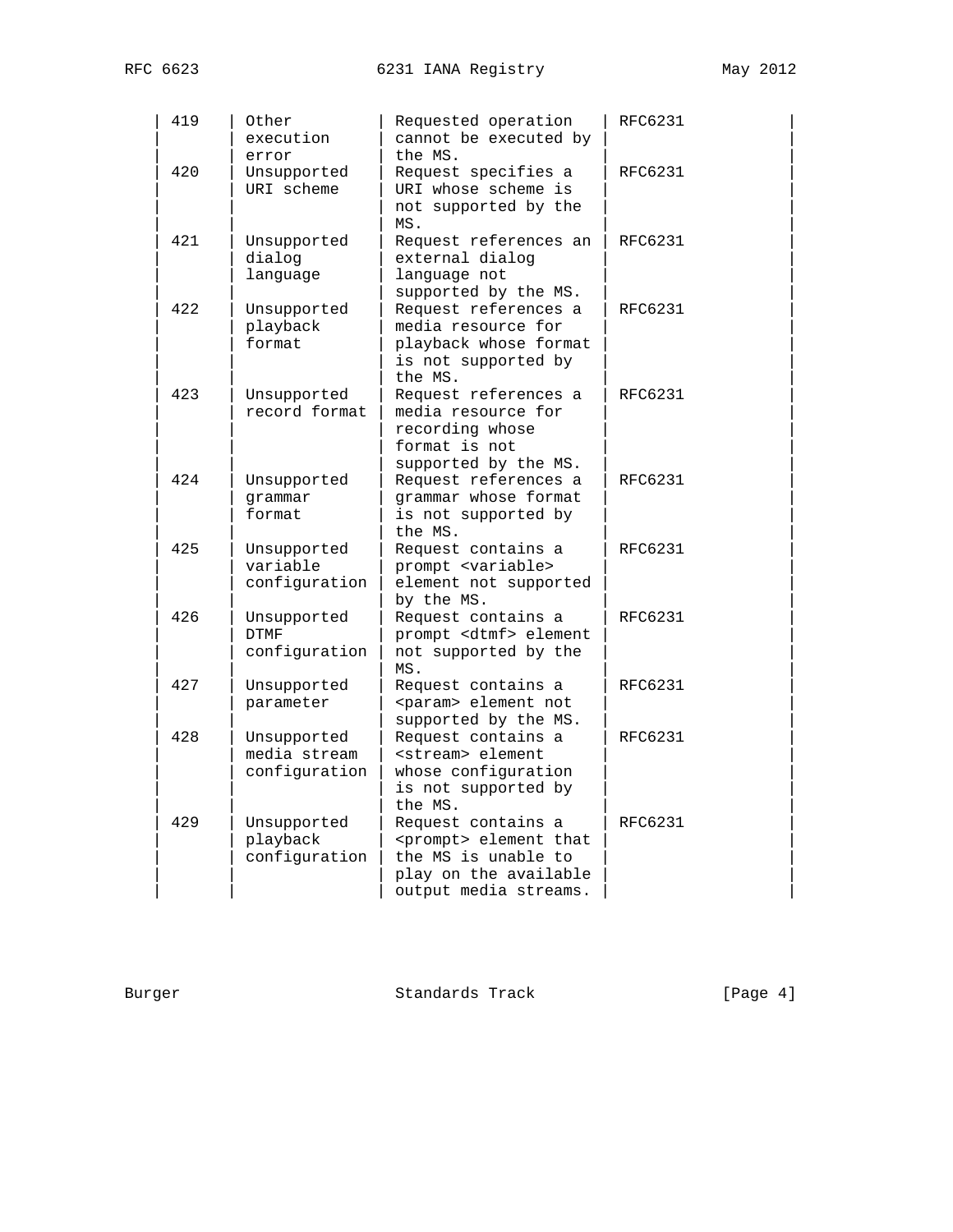| 430 | Unsupported<br>record<br>configuration                         | Request contains a<br><record> element that<br/>the MS is unable to<br/>record with on the<br/>available input media<br/>streams.</record>                  | RFC6231        |
|-----|----------------------------------------------------------------|-------------------------------------------------------------------------------------------------------------------------------------------------------------|----------------|
| 431 | Unsupported<br>foreign<br>namespace<br>attribute or<br>element | The request contains<br>attributes or<br>elements from another<br>namespace that the MS<br>does not support.                                                | RFC6231        |
| 432 | Unsupported<br>multiple<br>dialog<br>capability                | The request tries to<br>start another dialog<br>on the same<br>conference or<br>connection where a<br>dialog is already<br>running.                         | <b>RFC6231</b> |
| 433 | Unsupported<br>collect and<br>record<br>capability             | The request contains<br><collect> and<br/><record> elements and<br/>the MS does not<br/>support these<br/>operations<br/>simultaneously.</record></collect> | <b>RFC6231</b> |
| 434 | Unsupported<br><b>VAD</b><br>capability                        | The request contains<br>a <record> element<br/>where Voice Activity<br/>Detection (VAD) is<br/>required, but the MS<br/>does not support VAD.</record>      | <b>RFC6231</b> |
| 435 | Unsupported<br>parallel<br>playback                            | The request contains<br>a prompt <par><br/>element whose<br/>configuration is not<br/>supported by the MS.</par>                                            | RFC6231        |
| 439 | Other<br>unsupported<br>capability                             | Request requires<br>another capability<br>not supported by the<br>MS.                                                                                       | <b>RFC6231</b> |

Table 1: Status Codes

Burger Standards Track [Page 5]